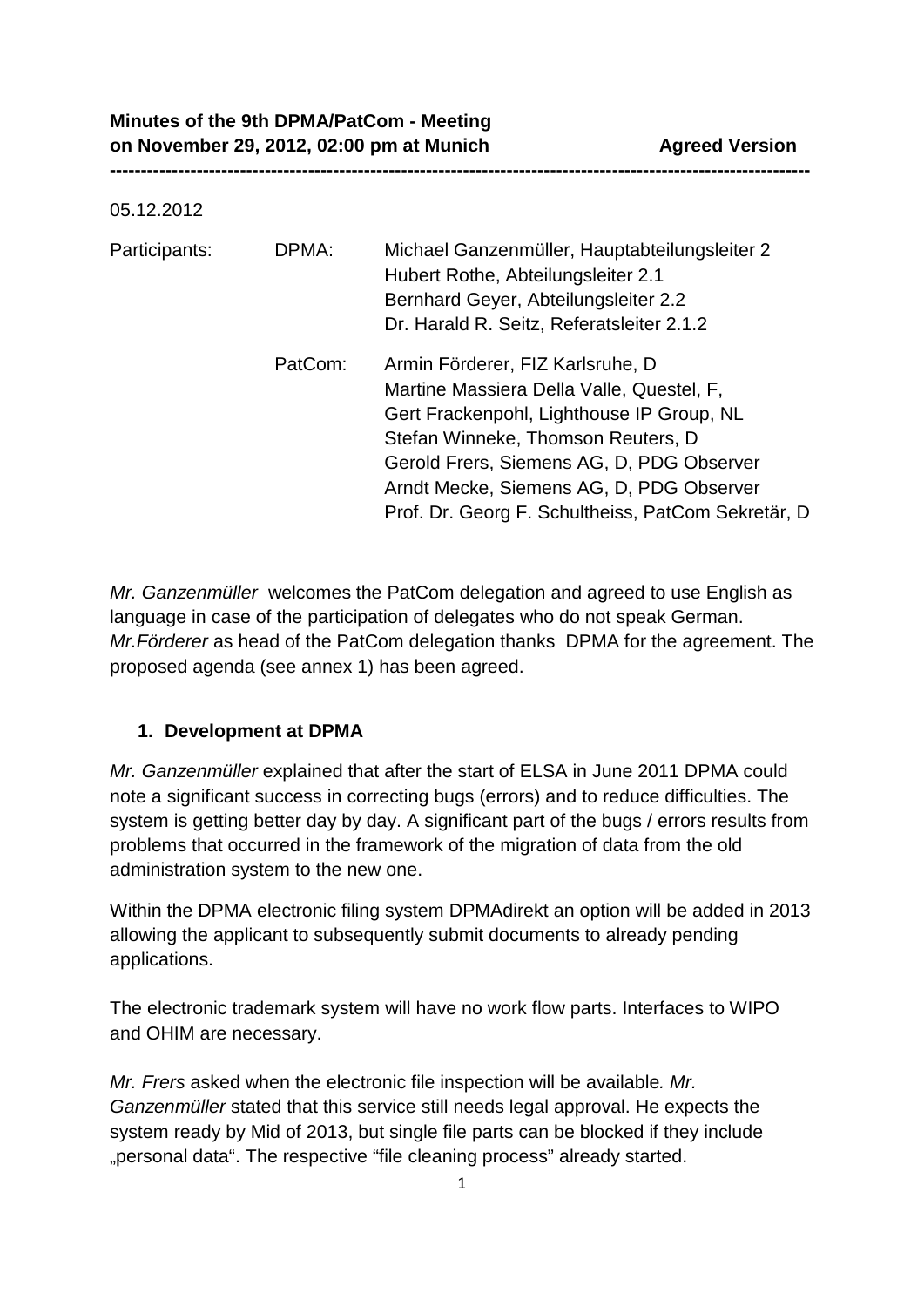*Mr. Mecke* asked if there will be download restrictions. *Mr. Seitz* said there will be no bulk-download but only single documents out of the data set of a patent file. *Mr. Geyer* added that non-patent literature citations are represented by their bibliographic data and, if possible, by external links since they have copyright protection.

# **2. Unitary Patent**

The included countries achieved compromises for the articles 6, 7 and 8, but the suit of Italy and Spain is still at the European Court of Justice. DPMA expects that the enhanced co-operation concerning the Unitary Patent will become effective finally. DPMA does not believe that the new system will have significant effects on the national business in the medium term.

A short discussion showed that applicants might hesitate to allow European courts to handle infringement etc. *Mr. Ganzenmüller* added that there will be a transition period of 7 years with the possibility of extension. A new body at EPO has to settle the fees.

## **3. Development of Classifications**

*Mr. Geyer* stated that DPMA will continue with IPC. From 01.01.2013 all German entries in DOCDB will be CPC classified. New DE documents will be classified according to CPC by the EPO. *Mr. Rothe* added that in the framework of further IPC revisions FI terms may be introduced by JPO into IPC. The first revision of CPC is announced for April 2013.

*Mr. Frers* is still waiting for data and will look how the ECLA workflow runs under CPC in a separate field.

*Mr. Schultheiss* reported from the last INPI meeting that WIPO is preparing a new 5 years plan and has an IPC workshop on February 25, 2013.

The audience unanimously has the opinion that the harmonization of the different classifications will keep us busy for some more years.

### **4. Further Developments**

- **a)** *Mr. Seitz* stated that for DEPATISNET no MT is offered so far. *Mr. Frers* sees the need for better coordination of MT activities of IPOs and *Mr. Seitz* sees no institution which may be able to do this.
- **b)** *Mr. Rothe* explained that an option to delete family members from a hit list has been created in DEPATISnet. A linkage between DE documents being part of a hit list of DEPATISnet and their respective pages of DPMAregister is currently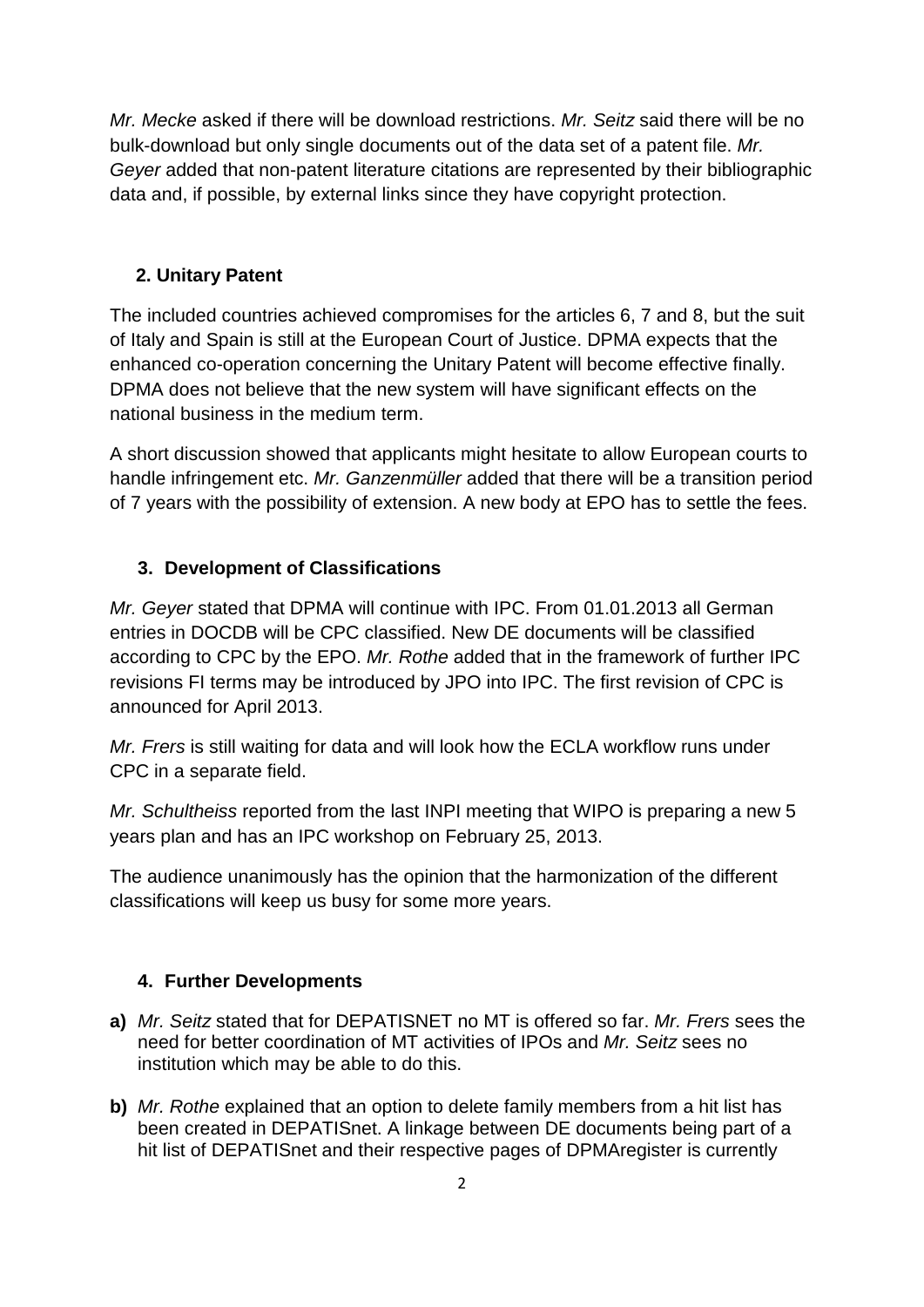under preparation. Since 11.10.2012 a link from the European Federal Register to DPMAregister is possible and has been announced at the EPO-PIC at Hamburg.

**c)** *Mr. Rothe* explained that currently there are no plans for development of the alerting service. The number of users decreased from December 2011 (4100) to December 2012 (3800). The service will continue and the users have to login. After some time of no usage they have to re-licence.

*Ms. Massiera* asked for problems with the new licensing of DE raw data. *Mr. Seitz* explained that the subscription procedure for the weekly raw data delivery (DPMAdatenabgabe) had to be amended in order to create a better compliance with the requirements of the data protection act. New clauses dealing with data privacy aspects were included in the text of standard agreement. These new clauses are applicable for all data and for DPMAconnect . He asked Ms. Massiera to contact him in order to clarify the problem with Questel.

"Connect" for national patents and utility models will be similar to existing services for trademarks and will show legal status and bibliographic data but no full text.

### **5. Experiences with MT**

*Mr. Geyer* reported that machine translations to English on the fly via the Japanese, Korean and Chinese sites meanwhile show useful results and the experiences are good. Beside this, the DPMA intends to buy bulk machine translations and load them in DEPATIS for internal use only.

Epoque is used by DPMA examiners mostly in chemistry and pharmacy.

He drew the attention of the audience to an article in World Patent Information on MT experiences (Jane List, Review of machine translation in patents – Implications for search, World Patent Information, Volume 34, Issue 3, September 2012, Pages 193-195, ISSN 0172- 2190, 10.1016/j.wpi.2012.05.005.)

[\(http://www.sciencedirect.com/science/article/pii/S0172219012000786\)](http://www.sciencedirect.com/science/article/pii/S0172219012000786) Differences in translation systems and reverse translation has been shortly discussed.

#### **AOB**

The provisional date for the next regular meeting will be November 12, 2013. Details will be agreed between Mr. Rothe and the PatCom Secretary.

With best wishes for Merry Christmas and a Successful New Year *Mr. Ganzenmüller*  and *Mr. Förderer* adjourned the meeting at 03:30 pm.